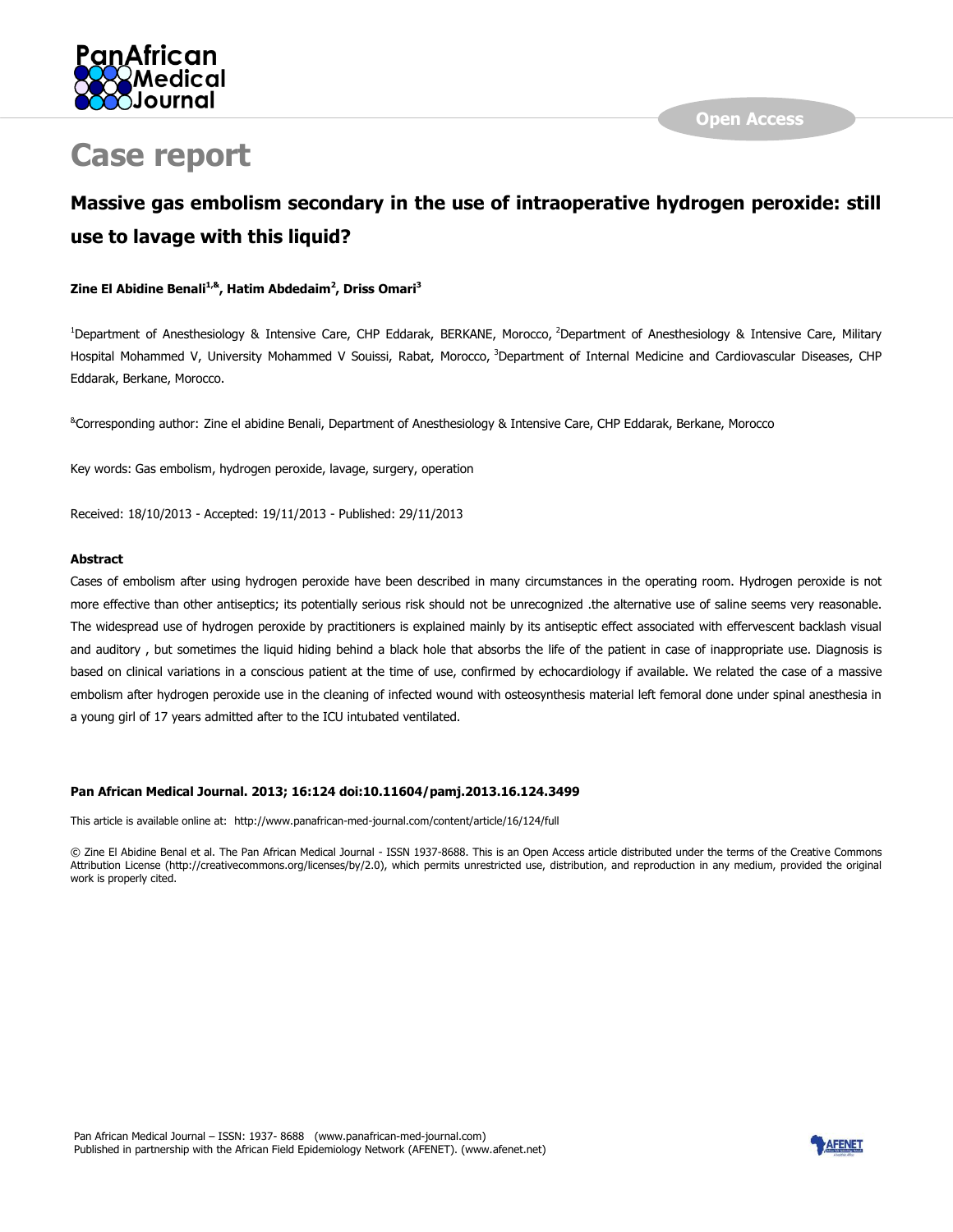### **Introduction**

Hydrogen peroxide (H2O2) is widely used for cleansing and dressing of surgical wounds, partly due to tradition, partly due to its pleasing visual effect. If O2 bubbles produced after catalysis of H2O2 diffuse into the venous circulation, it may be responsible for a morbidity or even mortality. Surgeons, the first users of H2O2 seem poorly informed about the dangers of certain practices using this molecule. We report a case of massive gas embolism in a patient secondary in the use of intraoperative hydrogen peroxide for cleaning of infected wound and osteosynthesis material on the left femoral.

### **Patient and observation**

This is a young woman of 17 years with no history pathological individuals, operated five days earlier in the same hospital for fracture of the femoral shaft with introduction of osteosynthesis material, three days after the patient had an infection of the operative quote with pus necessitating washing and antibiotics, the first cleaning with H2O2 (low volume of 20 ml) was done in the service of surgery and the trauma observed a transitory dyspnea during use this solution H2O2. Two days after, the second clean was done in the operating room, pre-anesthetic examination showed a patient in good general condition, surgical wound infection, and skin examination did not show vascular malformations including hemangiomas. the cardiovascular, pulmonary examination, biological and pulmonary radiology were normal , it was decided to make a spinal anesthesia after a filling of 500 cc of saline to ease the surgeon´s work for a good clean and check of osteosynthesis material, this with a standard monitoring: oxygen saturation (SpO2 ), scope , and blood pressure. Two min after using 350 ml H2O2, the patient presented stirring with chest tightness followed by loss of consciousness, blood pressure dropped from 120/ 75 mm hg to 75/35 mm hg, SpO2 decreased abruptly to about 94%. Cardiac auscultation revealed a noise wheel (sound metallic) but was strictly normal lung especially in sloping areas, the scope showed a tachycardia of 92 beat / min but without ST segment change. Considering the context of use H2O2, the massive gas embolism was very suspicious. asked to immediately stop the surgical gesture, restored blood pressure with titration of epinephrine, the patient was intubated ventilated without drugs with FIO2 100% , and she was Placed in the Trendelenburg position. A Portable echocardiography showed gas bubble in the right cavities, and were dilated, confirming the massive gas embolism (**[Figure 1](javascript:PopupFigure()**), and also showed a 1 cm diameter of the vena cava inferior in faveure of hypovolemia still required rapid filling, a central venous right internal jugular ultrasound guided was set for emergency suction bubble but unfortunately it did not bring a lot of gas, the patient was transferred to the intensive care unit, placed under mechanical ventilation with vasoactive drugs for ten hours and then extubated without neurological sequelae, other cleaning with saline after the incidence of embolism were performed without problems. Further research oval foramen and intrapulmonary shunt was negative.

#### **Discussion**

Repeated description of these accidents [\[1\]](http://www.panafrican-med-journal.com/content/article/16/124/full/#ref1) to H2O2 and the low level of evidence of its superiority over other antiseptic agents raise the issue of its use today , used this bactericidal solution yes or not? . Hydrogen peroxide used them at risk of gas embolism in case of incorrect use among hypovolemic patients. Gaseous emboli result from a direct passage of gaseous oxygen into the systemic circulation by intra cavitary hyper pressure oxygen or intravascular

absorption of hydrogen peroxide with secondary formation of bubbles. H2O2 is decomposed by many substances, including blood which promotes its catalysis according to the reaction [\[2\]](http://www.panafrican-med-journal.com/content/article/16/124/full/#ref2): 2H2O2  $\rightarrow$ 2H2O + O2, and O2 release effervescent bubbles have a bactericidal and bacteriostatic effect, mainly for anaerobes germs. On knowing their oxygen release is important because each 1 ml of hydrogen peroxide is capable of releasing 10ml of oxygen [\[3\]](http://www.panafrican-med-journal.com/content/article/16/124/full/#ref3). These complications are seen especially in cases: the use of large volumes (sometimes even low volume), injection with pressure, and the tissue dilapidated irrigation with significant venous wounds or closed cavities especially in the context of hypovolemia [\[4,](http://www.panafrican-med-journal.com/content/article/16/124/full/#ref4) [5\]](http://www.panafrican-med-journal.com/content/article/16/124/full/#ref 5).

Common clinical signs include the sign of the wheel perceived on auscultation in cases of massive embolism as in our case report , a sharp drop capnia associated with a decrease in SpO2 secondary the intrapulmonary shunt and hemodynamic disorders or cardiogenic shock by right ventricular dysfunction [\[6\]](http://www.panafrican-med-journal.com/content/article/16/124/full/#ref6) , neurological disorders are possible and can be explained either by decreased cardiac output , either directly by a paradoxical embolism in the case of a patent foramen ovale or rarely by intrapulmonary shunt with Overtake the purification and passing gas bubble in the systemic circulation, in our patient the agitation and chest tightness (conscious patient under spinal anesthesia ) we drew attention in the context of use of oxygenated water and immediately asked to stop irrigation. The diagnosis is reported by using portable echocardiography in the operating room 50 seconds after the event has shown that the massive gas bubble in the right cavities during agitation. The most recommended treatment was consistent with the following recommendations: stop the cause of embolism, ventilate with FiO2 100% and put in the Trendelenburg position, in other cases, complete surgical site with saline or wet compresses [\[6\]](http://www.panafrican-med-journal.com/content/article/16/124/full/#ref6). Hyperbaric oxygen therapy is indicated based on the clinical picture to include the presence of severe neurological signs including deficit [\[7\]](http://www.panafrican-med-journal.com/content/article/16/124/full/#ref7).

Morbidity and mortality from oxygen liberation has been reported ever since the early use of hydrogen peroxide in the 1850s [\[8\]](http://www.panafrican-med-journal.com/content/article/16/124/full/#ref8). the use of hydrogen peroxide as an antiseptic has no direct benefits, but is associated with significant risk , therefore informed the practitioners especially surgeons for risque utilization H2O2 .There is however, good evidence that high volume, medium or low pressure pulsed saline lavage is safe and powerful at reducing bacterial loads and removing wound debris [\[9](http://www.panafrican-med-journal.com/content/article/16/124/full/#ref9)[,10\]](http://www.panafrican-med-journal.com/content/article/16/124/full/#ref 10). In fact if any additive substance used with saline lavage has been demonstrated to be effective, from wounds it is the humble soap [\[10\]](http://www.panafrican-med-journal.com/content/article/16/124/full/#ref10).

# **Conclusion**

The risk-benefit balance does not appear for the indication of lavage with Hydrogen peroxide. An alternative such as saline solution with or without soap seems reasonable. Prevent the anesthetist when using Hydrogen peroxide before irrigation in all surgeries, use a cup instead of a syringe to avoid pressure injection, use a low volume and outlaw its use in hollow cavities richly vascularized in the context of hypovolemia.

# **Competing interests**

The authors declare no competing interests.